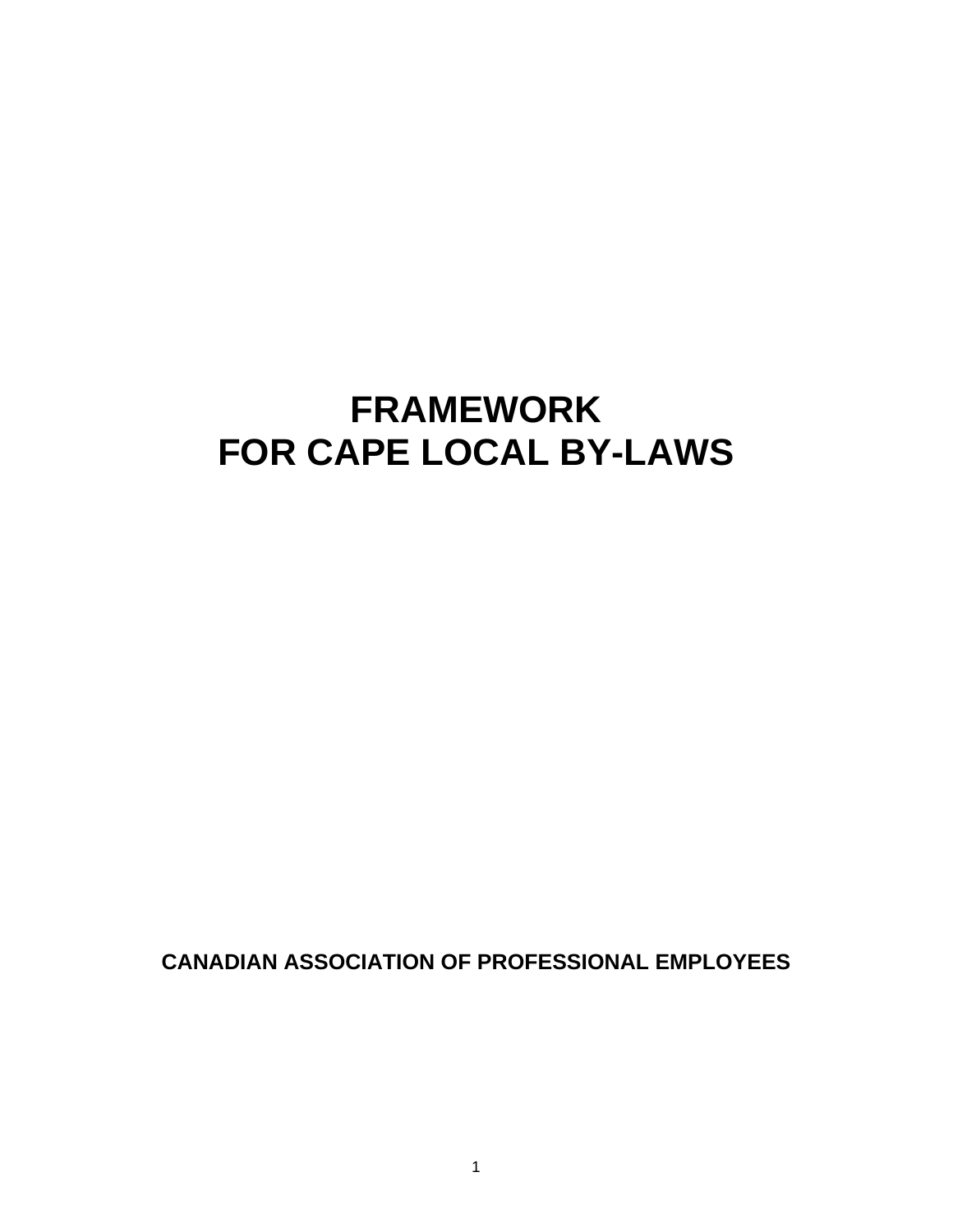## **PURPOSE**

The purpose of this document is to provide members and Locals with the information to develop or revise their By-Laws which govern the establishment and the operation of CAPE Locals.

## **OBJECTIVE**

There are two objectives for this framework:

To provide an adaptable framework that will meet Locals' needs and circumstances.

To ensure members in each Local are served in a fair, equitable, effective and democratic manner.

## **AUTHORITY**

The CAPE Constitution provides authority for the establishment of Locals including the role and authority of local officials.

CAPE's By-Laws provide direction to the Locals on the roles and responsibilities of their Local Executives, Stewards and representatives.

The Locals' By-Laws provide authority for the roles and responsibilities of their Executive, Stewards and representatives.

## **EXCLUSION**

Locals do not have the authority to make CAPE policy.

## **RULES OF ORDER**

As allowed by the Constitution Locals may use Bourinot's rules of order for their meetings.

## **LOCALS**

CAPE Locals are established wherever there are ten (10) or more regular or pending members who support formation of a Local. This Framework and CAPE's Constitution and By-Laws provide for the structure, roles and responsibilities of Locals.

The new Local application is submitted for approval to the National Executive Committee (NEC).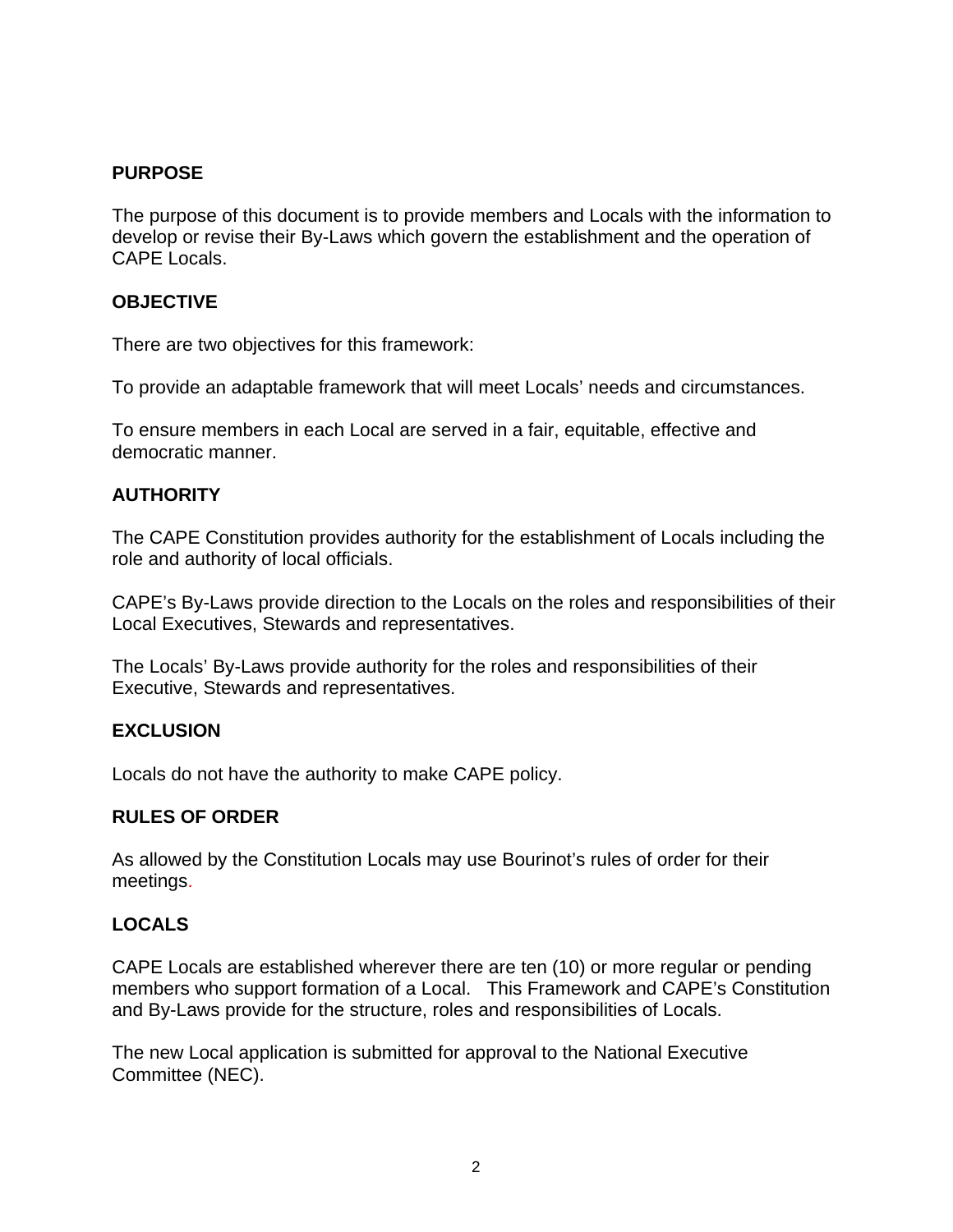# **TRANSITION PERIOD**

This section provides the authority to the Local Executive to restructure their By-Laws, if required, to meet the new policy. This section recognizes that:

- a) organizational changes are normally approved at a Local's AGM; and
- b) locals must be provided with a transitional period to meet the provision of the new policy.

Locals are requested to complete any required changes by June 30, 2009.

## **STRUCTURE**

Locals Form part of the Canadian Association of Professional Employees (CAPE).

Locals are encouraged to define the following positions in their By-Laws.

Locals with a small membership or those Locals whose expenses are paid by the national office may combine the position of Secretary and Treasurer or may omit the position of Treasurer.

| Executive                     | Means the Local's Executive Committee unless otherwise defined.                                                                                                                                                        |
|-------------------------------|------------------------------------------------------------------------------------------------------------------------------------------------------------------------------------------------------------------------|
| President                     | Means the Local President unless otherwise defined                                                                                                                                                                     |
| Vice-President                | Means the Local Vice-President unless otherwise defined                                                                                                                                                                |
| Secretary                     | Means the Local Secretary unless otherwise defined                                                                                                                                                                     |
| Treasurer                     | Means the Local Treasurer unless otherwise defined                                                                                                                                                                     |
| Stewards/<br><b>Directors</b> | Means the Local's Stewards or Directors unless otherwise defined                                                                                                                                                       |
| Member                        | Means a member in good standing who qualifies as a member<br>under the CAPE Constitution and who pays membership dues to<br>CAPE except for any member excluded from paying dues as per<br>their collective agreement. |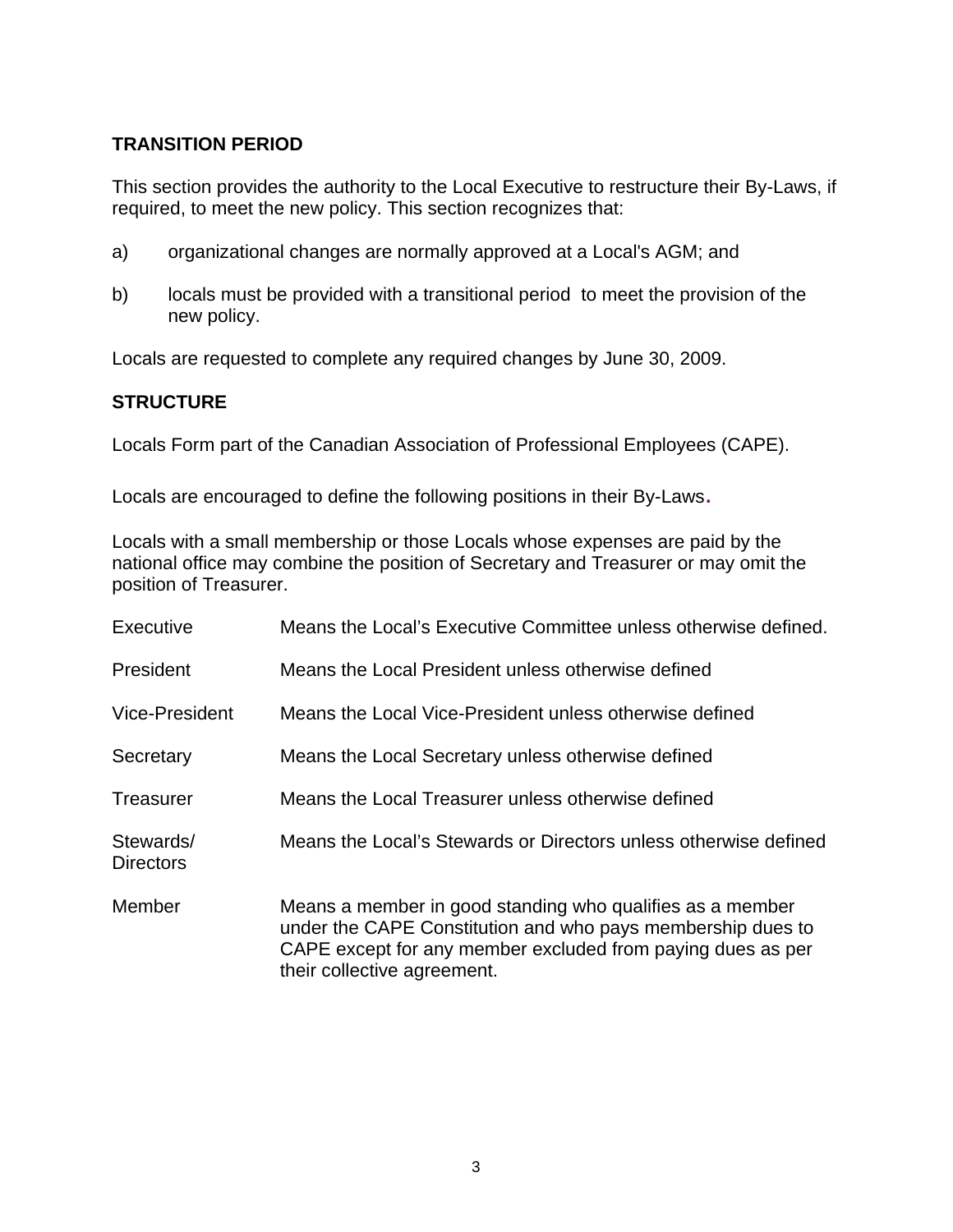# **1.0 OATH OF OFFICE**

1.1 "I, \_\_\_\_\_\_\_\_\_\_\_\_\_\_\_\_\_\_, do most sincerely promise, that I will truly and faithfully, to the best of my ability, perform the duties of my office for the ensuing term, as prescribed in CAPE's Constitution and By-Laws and the Local's By-Laws and, as an officer of this Local, will at all times endeavor, both by counsel and example, to promote the harmony and preserve the dignity of its sessions. I further promise, that I will not, except in the discharge of my duties, disclose or make known to any person matters of a confidential nature that come to my knowledge by reason of my office and that I will, at the close of my official term, promptly deliver all monies, books, papers, or other property of this Local in my possession, to my duly elected successor in office."

# **2.0 NAMING THE LOCAL**

2.1 The Local name shall start with CAPE followed by the name of the Department, Agency, Province, Region, or City which the Local serves, followed by "Local" and the assigned by the national office number for the Local.

Examples: CAPE Statistics Canada Local 503; or CAPE Nova Scotia Local 201; or CAPE Translation Bureau # 900

# **3.0 MANDATE & RESPONSIBILITIES**

## Membership

The Local Executive shall:

- 3.1 Defend its member's rights and interests through organization, advocacy, and consultation on behalf of its members.
- 3.2 Serve as a link between the members at the Local level, the National Office and the National Executive Committee.
- 3.3 Inform and be informed of matters of concern and of interest to members in the workplace.
- 3.4 Inform members about the Association and its activities
- 3.5 Work closely with the Labour Relations Officer (LRO's) to assist members for whom the LRO is providing representation.
- 3.6 Assist in the promotion of the Association's policies and programs.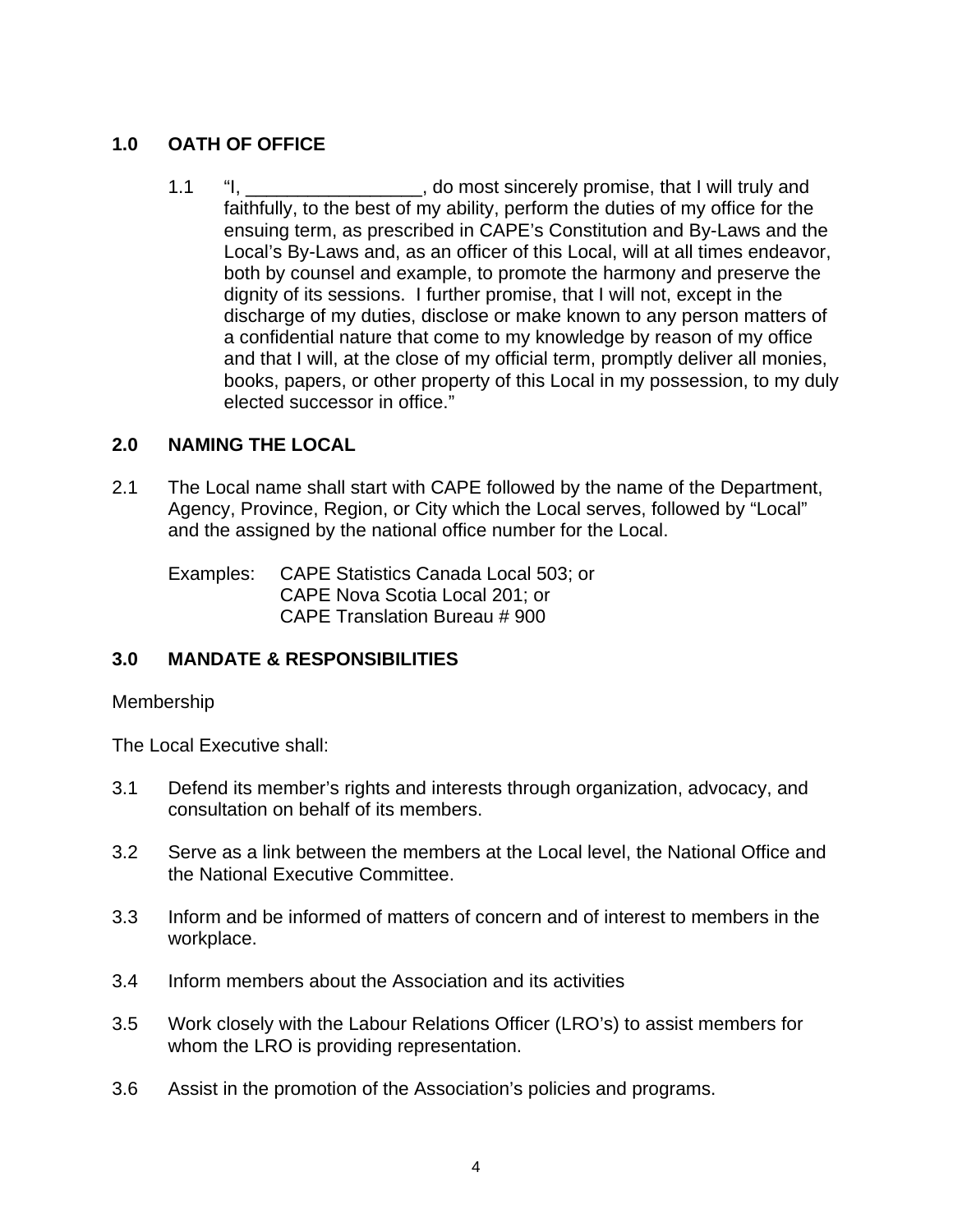- 3.7 Aid in recruiting Rand members; and
- 3.8 Endeavour to develop a team atmosphere in the workplace.

#### Union-Management

The Local Executive will:

- 3.9 Represent members at Union-Management consultation meetings and present CAPE's positions on employer's policies.
- 3.10 Provides a conduit for information between local management and the Association and between members and management.
- 3.11 Consult with the employer on issues of Local concern.
- 3.12 Contribute to a mutually positive working relationship with management; and
- 3.13 Support effective labour-management communications.

National Support

The National Office will:

3.14 Provide advice, information and support to local officials.

#### **4.0 LOCAL MEMBERSHIP**

- 4.1 Members are currently employed in the following types of Locals.
	- a) Within the National Capital Region, Locals are established in departments or agencies and there is normally one Local within a department or agency. Membership shall be comprised of members in good standing employed by the specific Department or Agency.
	- b) Outside the National Capital Region, members are grouped into regional Locals that have jurisdiction over all CAPE members in a defined region. Membership shall be comprised of members in good standing employed within the defined region;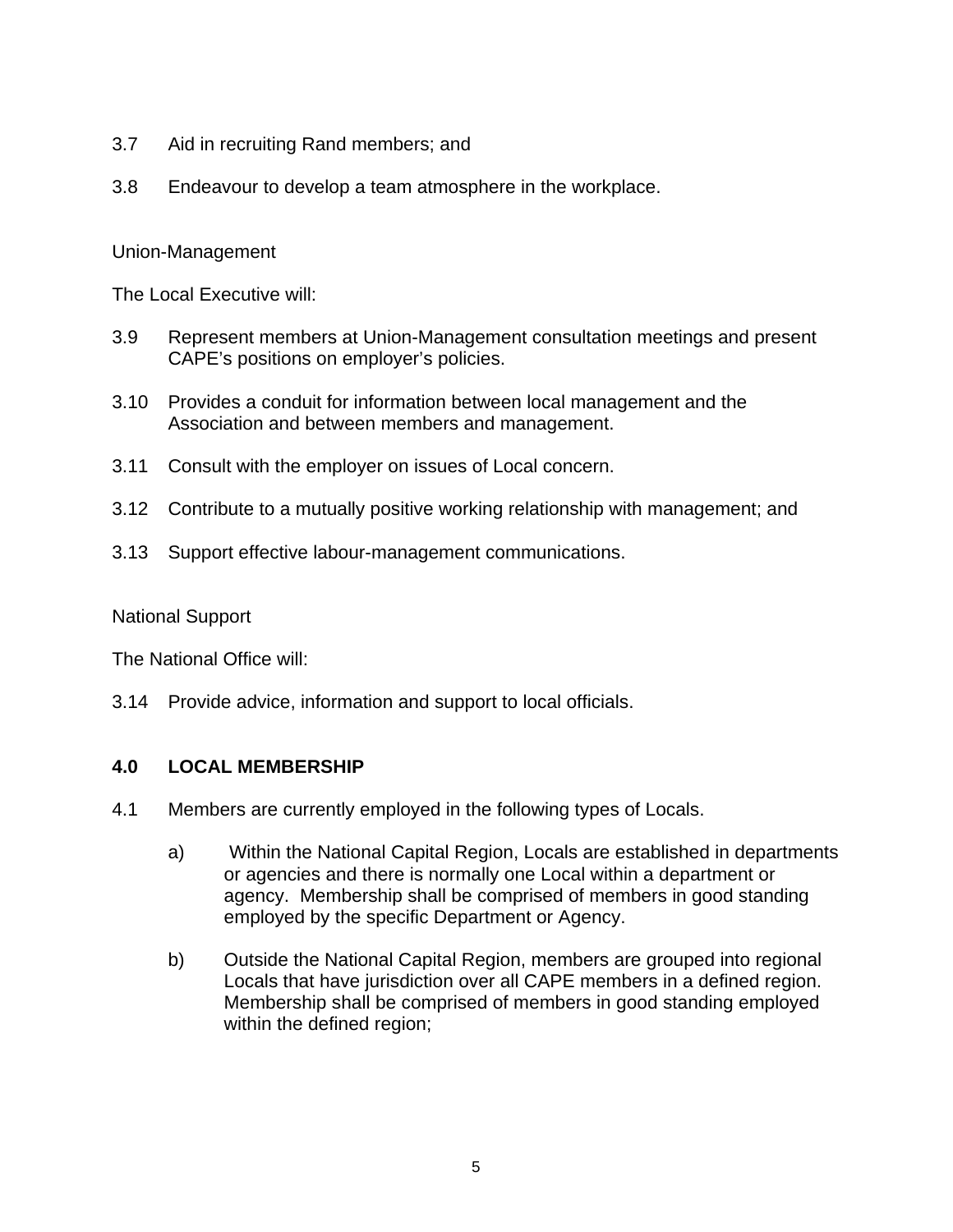- c) CAPE members working for CAPE's Translation Bureau Local 900 constitute a separate Local which functions on a national level. Membership shall be comprised of all members in good standing employed within the Translation Bureau.
- 4.2 A Local's membership list, either in printed or electronic form, shall be provided to the Local's President or their delegate upon request.
- 4.3 A Local Executive must ensure they use membership lists in accordance with his or her responsibility as a CAPE officer and it cannot be used for any other purpose.
- 4.4 Each member in good standing of the Local has the right to:
	- a) Nominate and vote and express opinions on all subjects before the Local;
	- b) Attend all general membership meetings, special meetings and the Annual General Meeting and express their opinion on all business before the meeting; and
	- c) Participate in activities of the local in a responsible manner.

## 5.0 **GOVERNANCE STRUCTURE**

#### 5.1 **Executive**

- a) All Locals shall have a President.
- b) The Executive may consist of a Vice-President(s), Secretary, Treasurer, Stewards and / or Directors.
- c) The number of positions created on the Local Executive may vary and should reflect the requirements of the membership of the Local. For example, some Locals also have directors.
- d) Locals may choose to have Directors or representatives on various bodies who are elected by the Locals and form part of the Local Executive.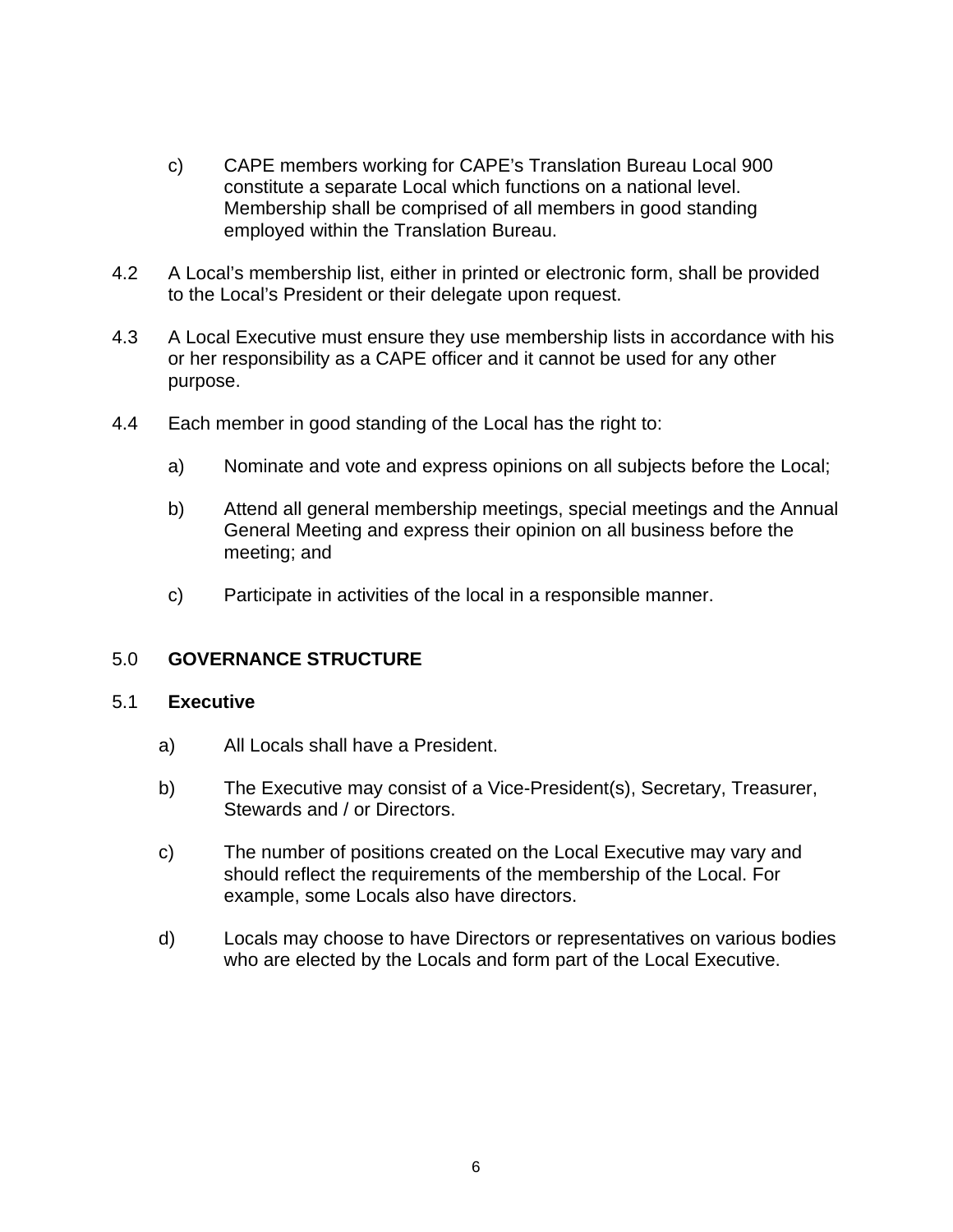## 5.2 **President**

- a) The President or its delegate shall; be the spokesperson for the Local, chair Local meetings, attend regional and national meetings, and perform other duties as determined by the Local.
- b) The President, when not available to attend meetings, shall delegate another Executive member to attend meetings and act on behalf of the Local.
- c) The President shall be responsible to the membership and to the NEC for conduct and operation of the Local.
- 5.3 **Vice-President** shall act in the absence of the President and perform such other duties as may be assigned by the Local President or the Local Executive.
- 5.4 **Secretary** shall record, prepare and distribute minutes of meetings, correspondences and other documents to members on behalf of the Executive. The Secretary may perform other functions, such as calling meetings, as directed by the President or the Executive.
- 5.5 **Treasurer** shall be responsible for the finances of the Local. This includes requesting the annual rebate (where the Local has adopted this option), opening and maintaining a bank account, and preparing and providing financial statements to the members and the national office as specified by CAPE's By-Laws.

 The following is a general list of duties which the Local may assign the Treasurer. Locals are encouraged to modify the list to meet their needs.

- a) Provide a financial report to the Executive or membership as requested by the Executive
- b) Locals must establish rules for managing their financial operations. The Local may issues cheques signed by any two (2) of the following: President, Vice-President, and Treasurer. The President shall be advised monthly of all cheques written.
- c) Locals may delegate the Treasurer to act in absence of the President and Vice-President.
- d) The Local's fiscal year is deemed to be May 1 to April 30.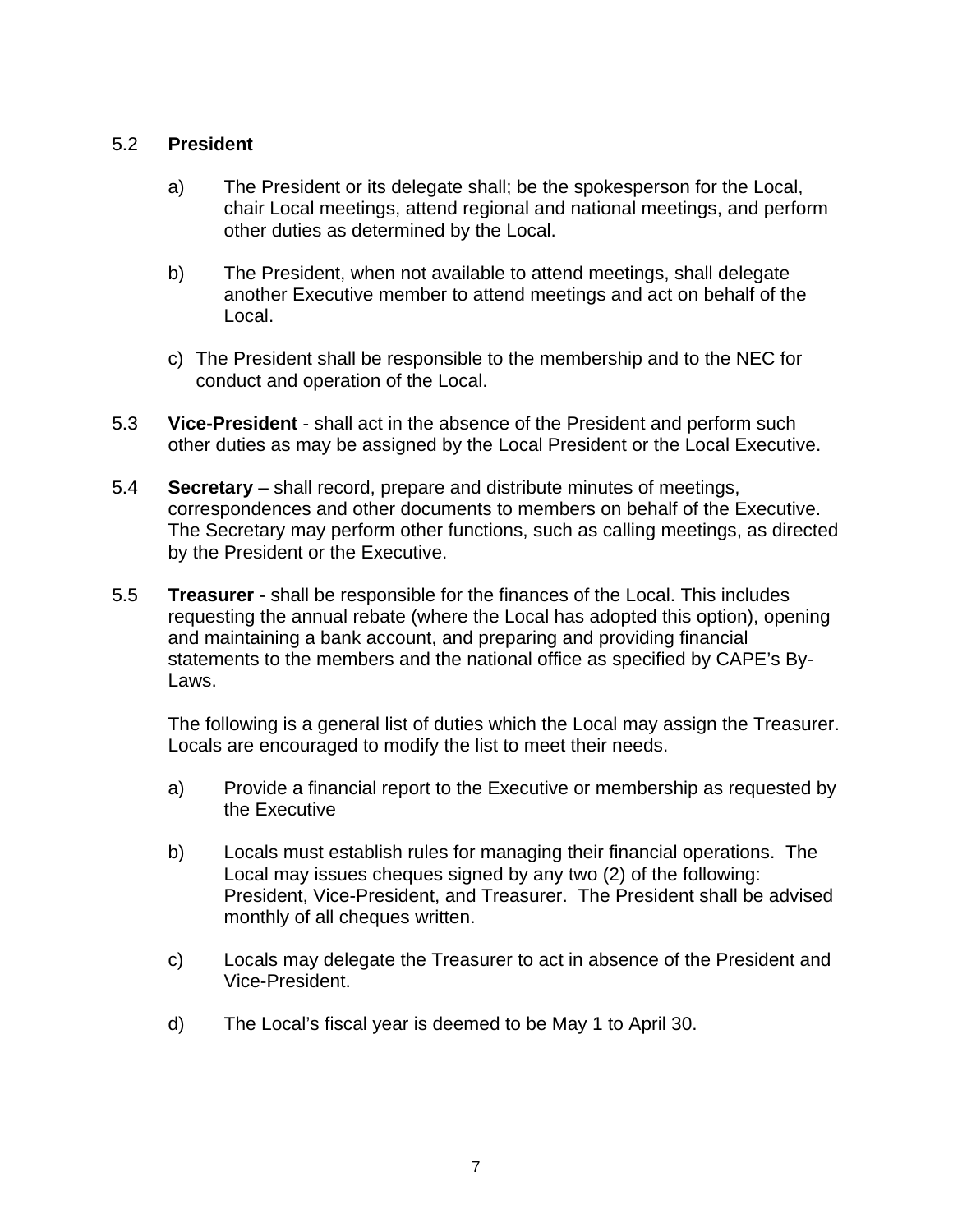#### 5.6 **Stewards or Directors**

- a) Shall serve as contacts in units within the workplace and are recognized by the employer as the Local's official representatives of the Association.
- b) Shall carry out functions delegated to them by the President or the Executive. For example, a director may be delegated to represent the Local on Union-Management Committees such as the Occupational, Health and Safety Committees.

Stewards may be elected by the members of the Local or appointed by the NEC where there is no Local.

# **6.0 TRAINING OF LOCAL EXECUTIVE AND STEWARDS**

All Local Executive members, Stewards and Officers are to either have attended or to attend steward training, provided by the national or local association. In the case of Occupational Health and Safety Committee representatives, the appointee will attend training provided by management.

## **7.0 ELECTIONS OF EXECUTIVE MEMBERS**

- 7.1 The Executive shall be elected at the Local's Annual General Meeting or within a reasonable timeframe needed to conduct a mail-in ballot or electronic voting process. Locals may conduct an in-person election at their AGM, while larger or more geographically dispersed Locals may choose to utilize a combination of inperson, mail-in ballots or an electronic voting option.
- 7.2 The Local will establish the term of office for their Executive. Where no term of office is specified, the term of office is deemed be one (1) year.
- 7.3 Any member of the Local in good standing has the right to run for office.
- 7.4 The elections process must be fair, open and democratic

## **8.0 POWERS OF THE EXECUTIVE**

- 8.1 The Executive shall have the power to fill a temporary vacancy on the Executive by appointment. The person so appointed will serve until the Local's next AGM.
- 8.2 The Executive shall have the power to request the resignation of a member found to violate any offence identified in the Locals By-Laws.
- 8.3 The Executive shall have the power to call a Special Local General Meeting.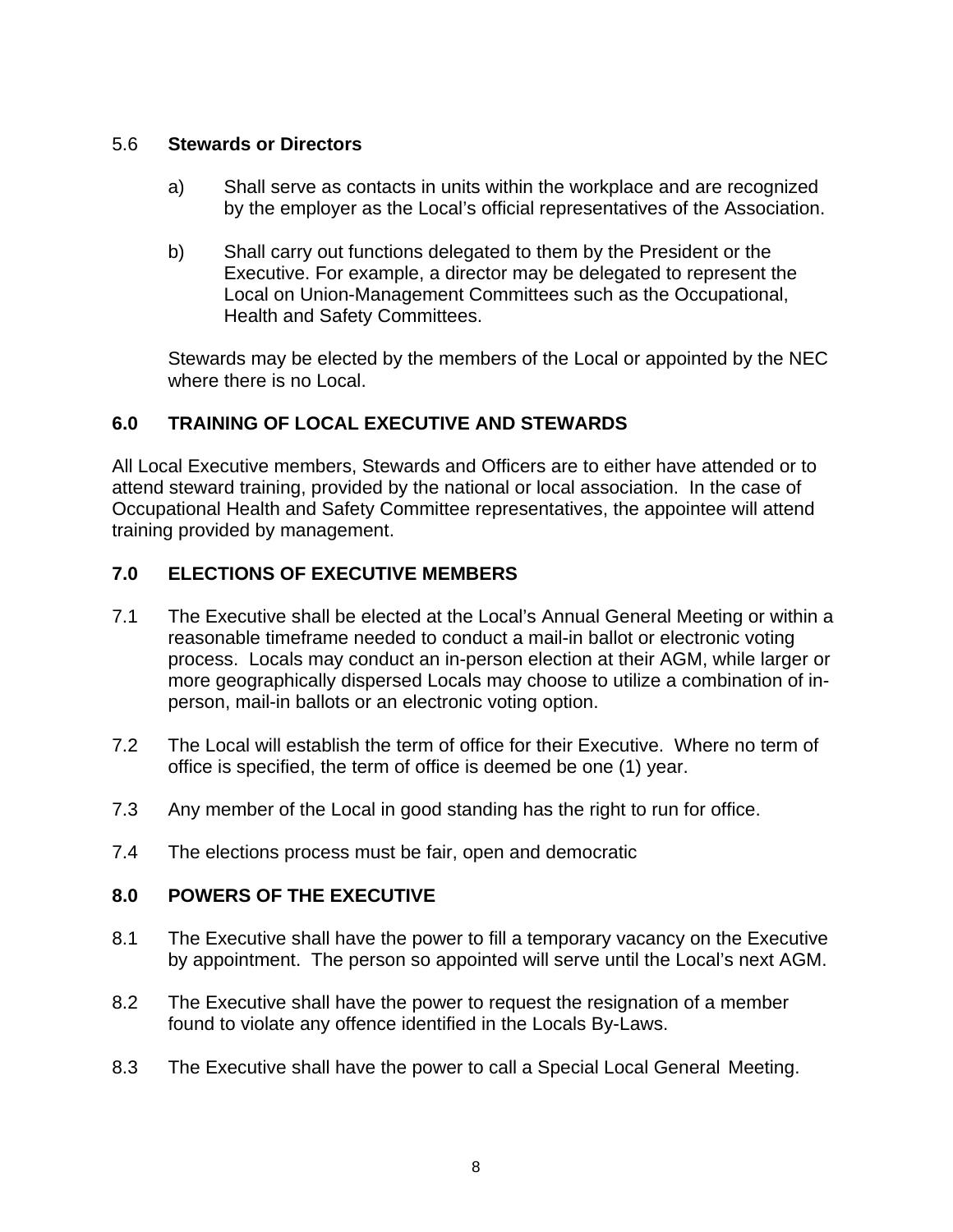## **9.0 MEETINGS**

- 9.1 The Local shall have the right to invite: the National President, Vice-President of their group (EC or TR), a member of the National Executive Committee, the Executive Director, the Director of Labour Relations, or other invited guests of their choosing to address their AGM.
- 9.2 All Locals shall have an Annual General Meeting (AGM).
- 9.3 Members will be given at least fourteen (14) calendar days notice of the time, place, and date for the AGM.
- 9.4 Locals are encouraged to hold one (1) meeting in addition to the AGM per calendar year.
- 9.5 A special meeting may be called by the Local President or by a majority of the Executive.
- 9.6.1 A written request to hold a Special Local meeting, signed by 50% plus 1 of the registered membership, or 50 members where a Local is larger than 200 members will result in a meeting being called by the Executive Committee.
- 9.7 Local Executives are encouraged to hold at least four (4) regular meetings a year or may hold more frequent meetings if necessary.
- 9.8 Motions shall be approved by a simple majority of members voting in the manner as defined by the Local.
- 9.9 The transaction of business at all Local meetings could proceed in the following order:
	- 1 Call the meeting to order and approve the agenda
	- 2 Read and approve minutes of the last meeting
	- 3 Report from the Local Executive
	- 4 Unfinished business from any previous meeting
	- 5 Reports from Local Committees (Standing and or Special)
	- 6 Reports from delegates
	- 7 New Business
	- 8 Adjournment and details of the next meeting.

## **10.0 QUORUM**

In establishing any decision-making body, the Local Executive and Members should consider its potential composition and establish a quorum of members required for legitimate and representative decision-making.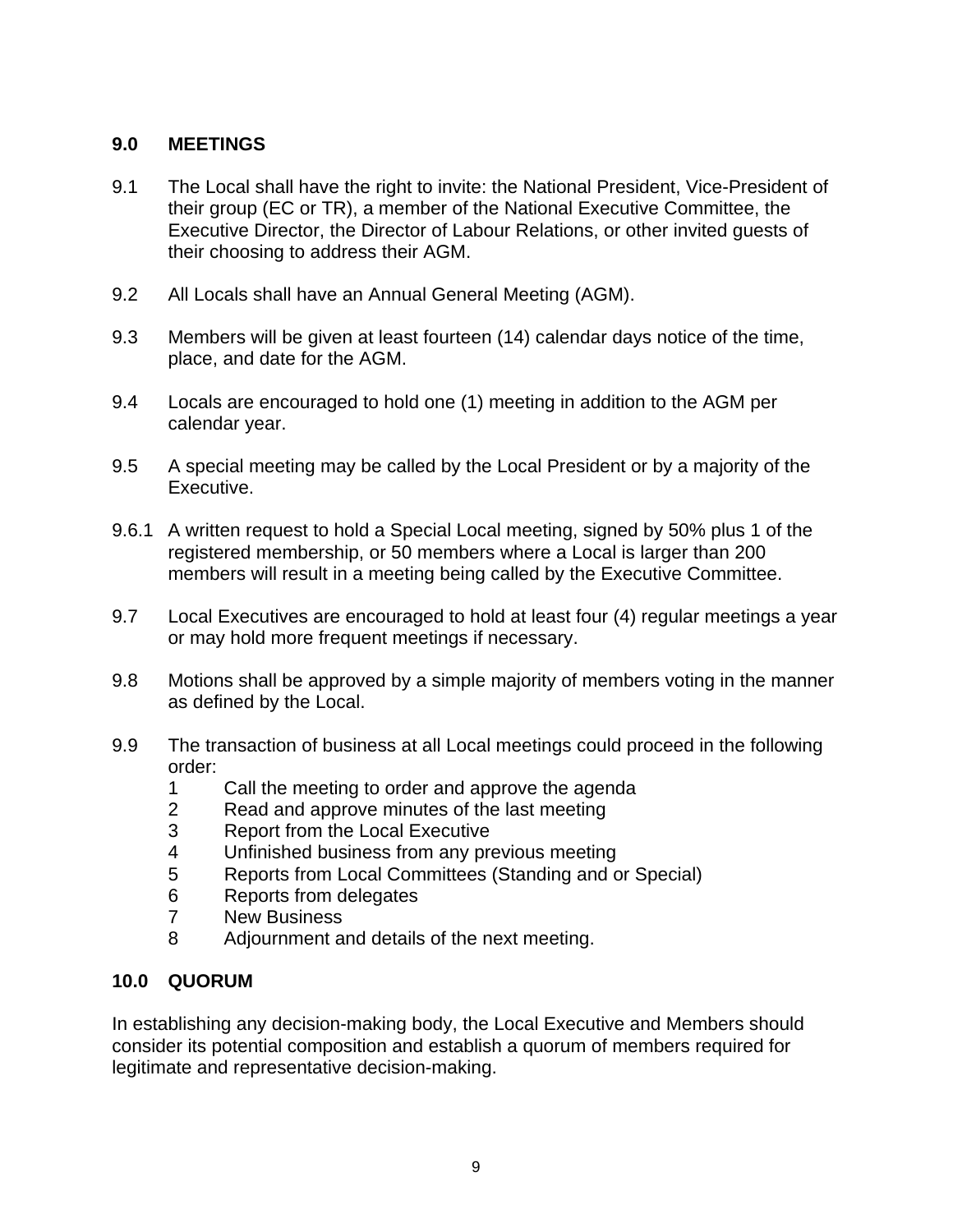For example, if the AGM is proposed as a decision making body then the Local's By-Laws should include a quorum for AGMs.

As CAPE Locals range in size from 10 members to over 2,000 members, larger Locals may need to explore voting options which will allow those not attending an AGM in person to vote on the Local's issues.

The Local's By-Laws should reflect this decision and explain how the alternatives to inperson voting will operate.

## 10.1 Local Meetings - Members

The quorum for a Local meeting shall be the number of members established by the Local which meets its requirements given the level of participation expected by the Local Executive.

The Local should review the quorum every three (3) to five (5) years to reflect any changes in the size of the Local.

## 10.2 Local Meetings Members - AGM

The quorum of Local Members for a decision-making Local AGM shall be:

- a) Minimum of 10 members for locals with 100 or less members;
- b) Minimum of 10% of members for locals with 101 to 799 members; and
- c) Minimum of 80 members for locals with over 800 members.

## 10.3 Local Meetings and Local AGM – Executive

The quorum for a Local Meeting or a Local's AGM may include a specific number of the Local's Executive members, but at a minimum should be 50% + 1 of the Local Executive.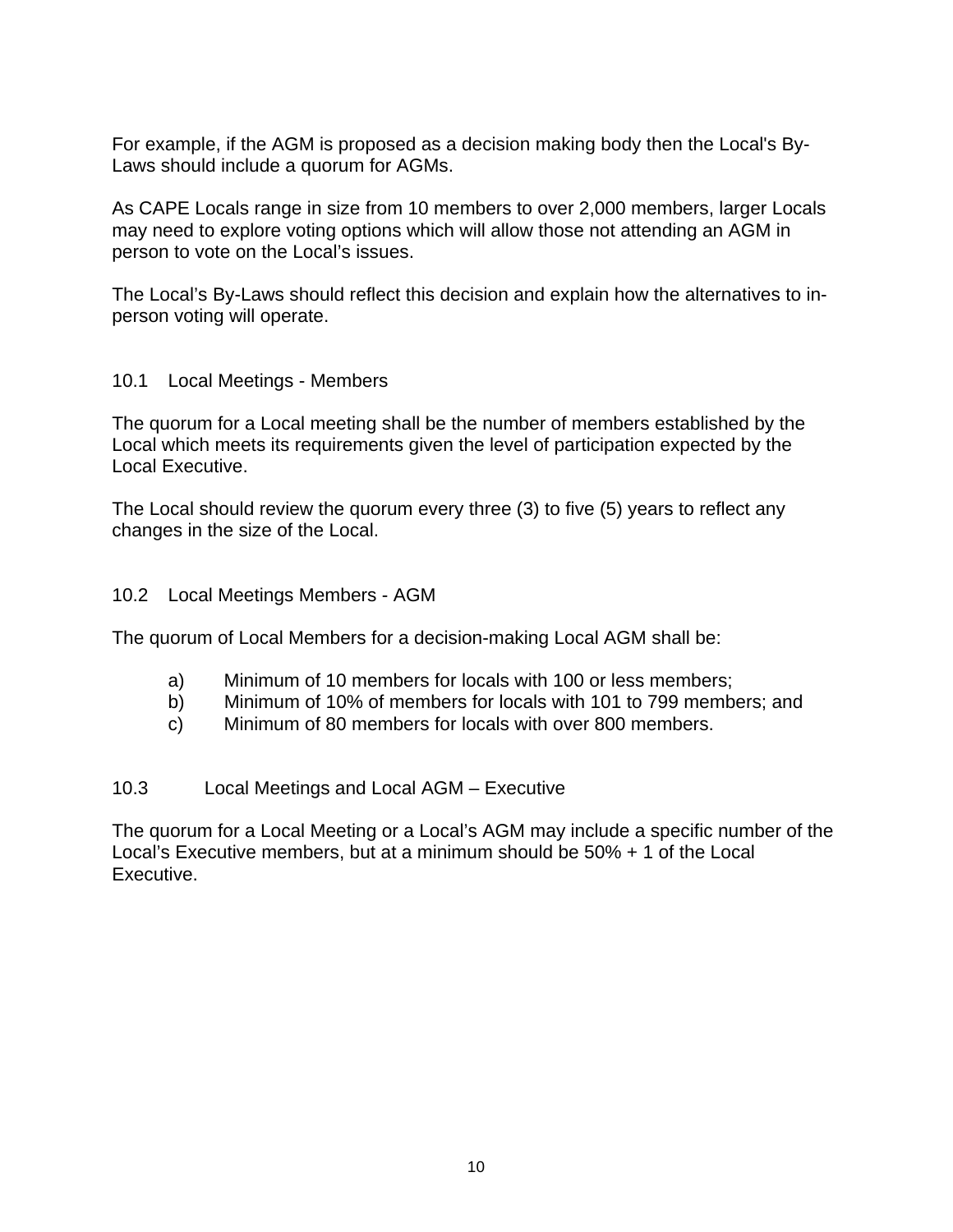## **11.0 OFFENCES AND DISCIPLINE**

- 11.1 Any Local or Executive member may be temporarily suspended from Local membership or expelled from the Local Executive, the Steward contingent, and any or all other positions and/or affiliations with the local membership for "cause" by majority decision of the Local Executive Committee.
- 11.2 For the purposes of determining "cause", the Local Executive Committee hereby adopts, but is not limited to, the provisions described in the National Constitution and/or the By-laws, particularly Articles 5. Therefore, "cause" may be determined by the Local Executive Committee itself and other activities as spelled out in CAPE's By-Laws.
- 11.3 Any member disciplined by a Local has the right to appeal their suspension or expulsion to the National Executive Committee.

## **12.0 AMENDMENTS**

12.1 A Local may amend its By-Laws by simple majority vote of the members at an AGM or at a Special Local Meeting. Members shall be given at least fourteen (14) calendar days notice of a motion to amend the Local's By-Laws.

## **13.0 CONFLICT**

13.1 Where Local By-Laws conflict with CAPE's Constitution and By-Laws the latter shall prevail.

## **14.0 SERVICES PROVIDED BY THE NATIONAL OFFICE TO THE LOCAL**

- Suggested at LLM, to come.

## **15.0 SERVICES PROVIDED BY THE LOCAL TO THE NATIONAL OFFICE**

- Suggested at LLM, to come.

#### **16.0 LOCAL EXPENSES**

In accordance with CAPE By-Laws, a Local may choose to receive an annual rebate to finance its activities or to have its expenses paid by CAPE.